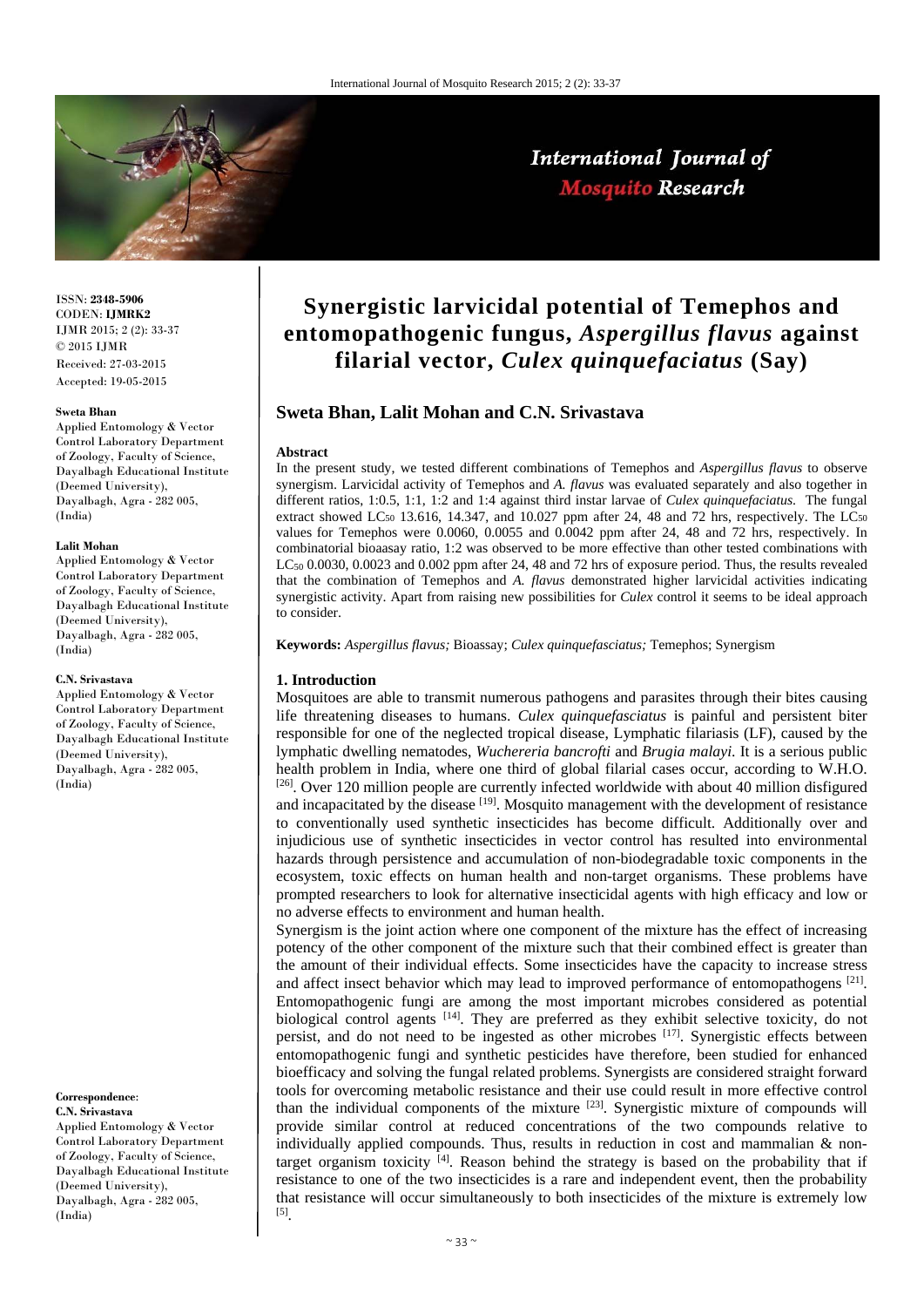Thus, synergism has been preferred as an ideal strategy for resistance related problems and as an eco-friendly and economical control method as it reduces the quantity of insecticide needed to kill the target organisms. The objective, therefore, of the present study is to evaluate the synergistic action of Temephos and an entomopathogenic fungus, *A. flavus Cx. quinquefaciatus,* the filarial vector of India and other Asian pacific countries.

#### **2. Materials and Method**

The present study was assessed in the Applied Entomology & Vector Control Laboratory, Agra, India, during 2013 and 2014.

#### **2.1. Test organisms**

Mosquito colonies were reared and maintained in the laboratory, continuously at  $27\pm2$  °C and 70-80% relative humidity (RH) under a photoperiod of 14:10 h (light/dark) without exposure to pathogens or insecticides. The larvae were fed with powdered brewer's yeast. Freshly molted 3rd instar larvae were continuously available for the mosquito larvicidal experiments.

#### **2.2. Isolation of Fungus**

*A. flavus is* a sporophyte and a haploid filamentous fungus. It is found all over the world, mainly at the warm places and is also abundant in areas with temperate climates during warm drought years. It grows at a temperature of  $25 - 42$  °C and the optimum temperature for its growth is  $37^{\circ}$ C. It is yellow-green mold with distinctive conidiophore composed of a long stalk supporting an inflated vesicle.

The strain MTCC No. 1973 was obtained from Microbial Type Culture Collection and Gene Bank, Chandigarh, India and stored at 4 °C. Prior to testing against the mosquito larvae fungus were cultured on Peptones (20 g/L), dextrose (40 g/L), potato dextrose agar (PDA: 20 g/L) petri plates separately. The petriplates were placed in biological oxygen demand (BOD) incubator and held for 7 days. After 7 days, *Aspergillus*  isolates were subcultured on Czepak solution agar media (sucrose 30 g/L, agar 15 g/L, NaNO<sub>3</sub> 2 g/L, K<sub>2</sub>HPO<sub>4</sub> 1g/L, KCl 0.5 g/L, MgSO4.7H<sub>2</sub>O 0.5 g/L, and FeSO<sub>4</sub>.7H<sub>2</sub>O 0.01 g/L, at pH 7.3±0.2) to obtain pure cultures. *Aspergillus* species was determined morphologically under a microscope and isolates were stored at  $4^{\circ}$ C for further analysis [15].

## **2.3. Extraction of toxins**

Isolate of *A. flavus* was cultured in 500 mL Erlenmeyer flasks containing 200 mL of sterile yeast extract sucrose (YES) liquid medium (20% sucrose and 5% yeast extract). The flasks were incubated separately for 7-10 days in the dark at  $27-30$  °C without agitation. To lyse cells 25 mL of chloroform was added to recover mycelia and then agitated for 10 min on a rotator shaker (Biocraft). The flasks contents were filtered through Whatman no. 1 filter papers and the filtrate was used for toxin extraction. The filterate was transferred quantitatively to a separating funnel and extracted successively with 100 mL of chloroform to separate chloroform and aqueous layers. The procedure was repeated three times with lower transparent chloroform layer collected in a new flask. The chloroform was evaporated at  $100$  °C by a vaccum rotatory evaporator to obtain the crude residue extract of each fungus [16]. The extracts were finally weighed and kept in refrigerator at  $4 °C$ until further use.

## **2.4. Bioassays**

#### **2.4.1. Synthetic Pesticide and Fungal extract**

Bioassays were conducted according to W.H.O. standard protocol [27]. Temephos was diluted to obtain stock solutions of 10 ppm by dissolving 0.01 mL of Temephos in 1000 mL of dechlorinated tap water. Different working test concentrations of 250 mL ranging from 0.002 to 0.01 ppm were prepared in 500 mL capacity of Borosil glass beakers by diluting the stock solution for the exposure to mosquito larvae. Twenty,  $3<sup>rd</sup>$  instar mosquito larvae, *Cx. quinquefasciatus* were exposed to each working concentration independently. The experiments were conducted in three replicates with a control experiment parallel with no pesticide. In each concentration larvae were fed with powdered brewer's yeast. The dead and moribund larvae were recorded as larval mortality by observing the movement of the larvae after each treatment period. The larvae were touched gently with the help of a glass rod and considered dead if they show no sign of movements and moribund if they moved a little but did not show any kind of swimming movement. The moribund larvae were considered dead as these larvae could never revive. Mortality was recorded 24, 48 and 72 hrs postexposure separately. The mortality data were then subjected to probit analysis  $[8]$  to calculate  $LC_{50}$  and  $LC_{90}$  values with other statistical analysis.

The crude extract of Fungus (2.5 g) was diluted in 50 mL ethanol to get the stock solution of 50, 000 ppm. A range of working test concentrations were prepared by further diluting the stock solution using ethanol as a solvent and the controls were exposed to the solvent, i.e., ethanol alone. The bioassay was conducted with the same procedure depicted as above.

#### **2.4.2 Temephos and fungal extract mixtures**

10 ppm stock solutions of Temephos and *A. flavus* extract were prepared separately. Keeping temephos as the standard, its stock was mixed with the stock of fungal extract in ratios of 1:0.5, 1:1, 1:2 and 1:4. A range of desired test concentrations for each mixed formulation ratio were prepared by further diluting the combination in water. The mortality data were recorded after 24, 48 and 72 hrs of exposure and the larvicidal efficacy of each formulation were observed as above method.

## **2.5. Statistical analysis**

Mortality data obtained for the Temephos and the fungal extract alone and for the mixed applications were analyzed by Probit Analysis<sup>[8]</sup> using MS Excel Fortran program to obtain regression equation and  $LC_{50}$  and  $LC_{90}$  values at 95% confidence limits. The synergistic factors (SF) for the mixed formulations were also calculated after calculating  $LC_{50}$  and  $LC_{90}$  for each combination  $^{[13]}$ .

| Synergistic     | Toxicity of<br>insecticide (alone)             |  |  |  |
|-----------------|------------------------------------------------|--|--|--|
| Factor $(SF) =$ |                                                |  |  |  |
|                 | Toxicity of insecticide<br>with fungal extract |  |  |  |

SF value > 1; indicates synergism and SF value < 1; indicates antagonism

## **3. Results**

Table 1 reveals the larvicidal effect of Temephos and *A. flavus* against *Cx. quinquefasciatus*. For Temephos the LC<sub>50</sub> values were 0.0060, 0.0055 and 0.0042 ppm after 24, 48 and 72 hrs of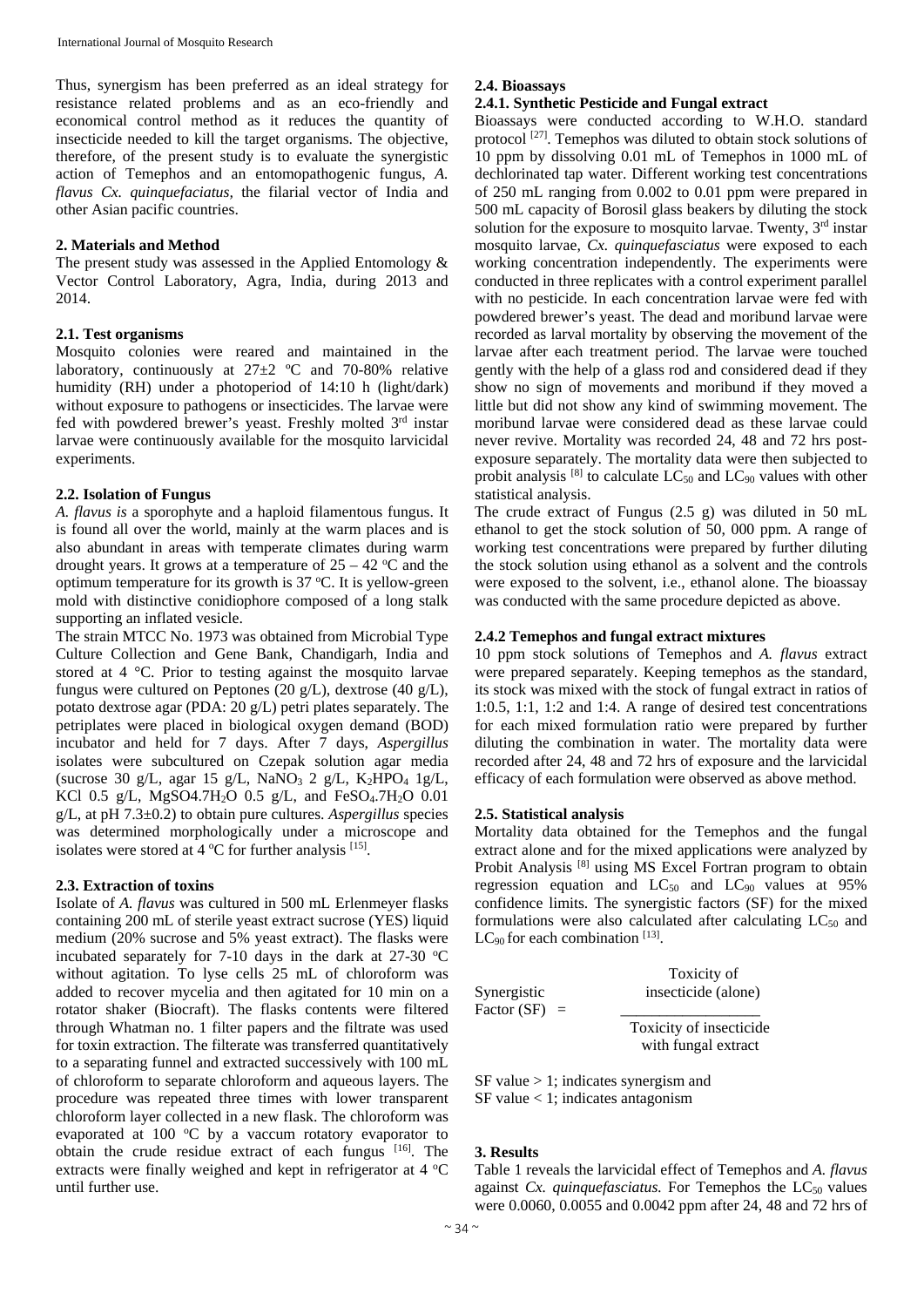exposure. The  $LC_{90}$  were 0.018, 0.016 and 0.011 ppm after 24,

and  $10.03$  ppm after 24, 48 and 72 hrs of exposure. The  $LC_{90}$ were 70.31, 67.47 and 45.69 ppm after 24, 48 and 72 hrs of accordingly.

48 and 72 hrs of treatment, respectively. The larvicidal toxicity of fungal extract of *A. flavus* shows LC<sub>50</sub> values 13.62, 14.35

**Table 1:** Larvicidal potentiality of Temephos and *A. flavus* against, *Cx. quinquefasciatus*

| <b>Substances tested</b> | <b>Exposure</b><br>period<br>(Hours) | <b>Regression</b><br>equation | $Chi-$<br>square | $LC_{50}$ $\pm$ SE<br>(ppm)<br>$(95\%$ CL) | $LC90 \pm SE$<br>(ppm)<br>$(95\%$ CL)  |  |
|--------------------------|--------------------------------------|-------------------------------|------------------|--------------------------------------------|----------------------------------------|--|
|                          | 24                                   | $2.73x+8.33$                  | 1.35             | $0.0060 + 0.0012$<br>$(0.0083 - 0.0038)$   | $0.018 + 0.0085$<br>$(0.034 - 0.0011)$ |  |
| Temephos                 | 48                                   | $2.72x + 8.41$                | 2.08             | $0.0055 \pm 0.0010$<br>$(0.0076 - 0.0035)$ | $0.016 + 0.0076$<br>$(0.031 - 0.0016)$ |  |
|                          | 72                                   | $2.99x+9.10$                  | 0.56             | $0.0042 + 0.0006$<br>$(0.0054 - 0.0030)$   | $0.011 + 0.0038$<br>$(0.019 - 0.0037)$ |  |
| A . <i>flavus</i>        | 24                                   | $1.79x+1.16$                  | 7.86             | $13.62 + 2.35$<br>$(18.23 - 9.00)$         | $70.31 + 29.02$<br>$(127.18-13.44)$    |  |
|                          | 48                                   | $1.91x+0.89$                  | 8.09             | $14.35 + 2.39$<br>$(19.05 - 9.64)$         | $67.47 + 26.10$<br>$(118.63 - 16.31)$  |  |
|                          | 72                                   | $1.95x+1.11$                  | 10.85            | $10.03 \pm 1.51$<br>$(12.99 - 7.06)$       | $45.69 \pm 14.59$<br>$(74.28 - 17.09)$ |  |

## CL, Confidential Limit

The larvicidal effect of Temephos and *A. flavus* at different doses against *Culex* larvae is presented in Table 2 and Figures 1 and 2. The bioassay results revealed that ratio 1:2 was the most promising larvicidal activity with the  $LC_{50}$  and  $LC_{90}$ 

0.0030 and 0.0069 ppm after 24 hrs, 0.0023 and 0.0105 ppm after 48 hrs and 0.002 and 0.010 ppm after 72 hrs of postexposure, respectively. The synergistic factor values of  $LC_{50}$ were 2, 2.39 and 2.1 at 24, 48 and 72 hrs.

**Table 2:** Larvicidal potentiality of Temephos in combination with *A. flavus* toxins *Cx. quinquefasciatus* 

| <b>Temephos</b><br>$+A.$ flavus<br>(Ratios) | <b>Exposure</b><br>period<br>(Hours) | <b>Regression</b><br>equation | Chi-<br>square | $LC_{50}$ ±SE<br>(ppm)<br>$(95\%$ CL)      | <b>SF</b>      | <b>Type</b><br>of<br>action | $LC_{90} \pm SE$<br>(ppm)<br>$(95\%$ CL)   | <b>SF</b> | <b>Type</b><br>of<br>action |
|---------------------------------------------|--------------------------------------|-------------------------------|----------------|--------------------------------------------|----------------|-----------------------------|--------------------------------------------|-----------|-----------------------------|
| 1:0.5                                       | 24                                   | $1.77x+6.85$                  | 1.85           | $0.0091 + 0.0014$<br>$(0.118 - 0.0063)$    | 0.66           | $\mathbf{A}$                | $0.048 \pm 0.169$<br>$(0.081 - 0.014)$     | 0.37      | $\mathbf{A}$                |
|                                             | 48                                   | $1.62x+6.90$                  | 6.89           | $0.0067 \pm 0.0011$<br>$(0.0088 - 0.0045)$ | 0.75           | $\mathsf{A}$                | $0.041 \pm 0.015$<br>$(0.071 - 0.011)$     | 0.39      | $\mathsf{A}$                |
|                                             | 72                                   | $1.82x+7.32$                  | 4.19           | $0.0053 \pm 0.0008$<br>$(0.0069 - 0.0037)$ | 0.79           | $\mathbf{A}$                | $0.026 \pm 0.0079$<br>$(0.042 - 0.011)$    | 0.42      | $\mathbf{A}$                |
| 1:1                                         | 24                                   | $1.37x+6.09$                  | 13.39          | $0.016 \pm 0.0034$<br>$(0.023 - 0.0094)$   | 0.37           | $\mathbf{A}$                | $0.138 \pm 0.067$<br>$(0.269 - 0.0071)$    | 0.13      | $\mathbf{A}$                |
|                                             | 48                                   | $1.29x+6.17$                  | 15.79          | $0.012 \pm 0.0026$<br>$(0.017 - 0.0072)$   | 0.46           | $\mathsf{A}$                | $0.122 \pm 0.0602$<br>$(0.240 - 0.0042)$   | 0.13      | $\mathsf{A}$                |
|                                             | 72                                   | $1.24x+6.21$                  | 21.79          | $0.010 \pm 0.002$<br>$(0.015 - 0.006)$     | 0.42           | $\mathbf{A}$                | $0.114 \pm 0.057$<br>$(0.226 - 0.002)$     | 0.09      | A                           |
| 1:2                                         | 24                                   | $3.55x+10.39$                 | 13.47          | $0.0030 \pm 0.0003$<br>$(0.0035 - 0.0023)$ | $\overline{2}$ | S                           | $0.0069 \pm 0.0013$<br>$(0.0095 - 0.0043)$ | 2.61      | S                           |
|                                             | 48                                   | $1.97x + 8.21$                | 23.76          | $0.0023 \pm 0.0003$<br>$(0.0031 - 0.0016)$ | 2.39           | S                           | $0.0105 \pm 0.0043$<br>$(0.0189 - 0.0020)$ | 1.52      | $\mathbf S$                 |
|                                             | 72                                   | $1.74x + 7.98$                | 18.72          | $0.002 \pm 0.0004$<br>$(0.003 - 0.001)$    | 2.1            | S                           | $0.010 \pm 0.005$<br>$(0.020 - 0.0009)$    | 1.1       | ${\bf S}$                   |
| 1:4                                         | 24                                   | $1.85x + 7.46$                | 14.98          | $0.0046 \pm 0.0006$<br>$(0.0059 - 0.0034)$ | 1.30           | S                           | $0.023 \pm 0.0060$<br>$(0.035 - 0.011)$    | 0.78      | $\mathsf{A}$                |
|                                             | 48                                   | $1.32x+6.93$                  | 19.89          | $0.0035 \pm 0.0007$<br>$(0.0048 - 0.0021)$ | 1.57           | S                           | $0.032 \pm 0.012$<br>$(0.057 - 0.0076)$    | 0.5       | $\mathbf{A}$                |
|                                             | 72                                   | $1.57x + 7.57$                | 23.96          | $0.002 \pm 0.0004$<br>$(0.003 - 0.001)$    | 2.1            | S                           | $0.015 \pm 0.004$<br>$(0.023 - 0.007)$     | 0.73      | $\mathsf{A}$                |

CL: Confidential Limits; SF, Synergistic factor; S, synergism; A, antagonism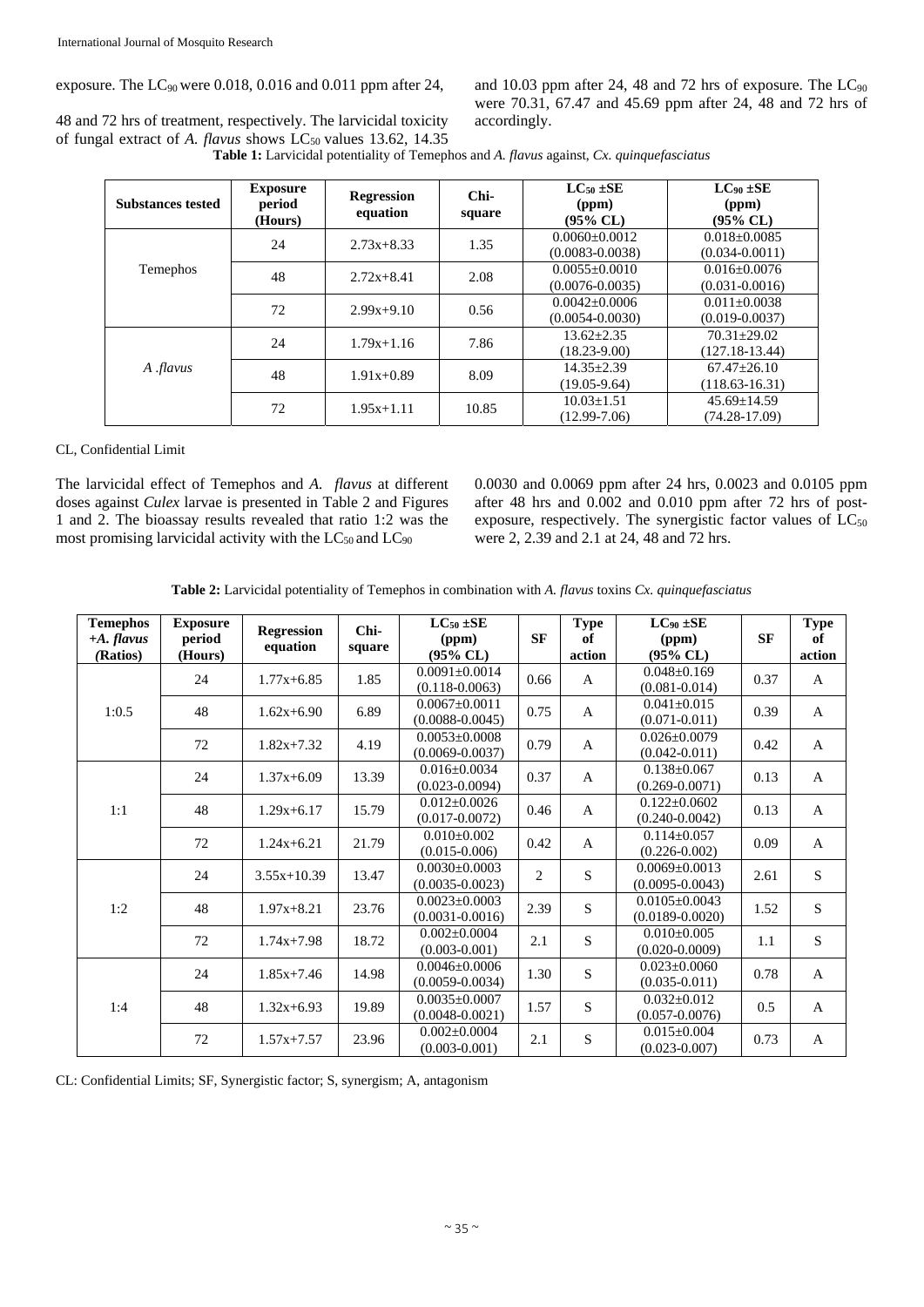

**Fig 1:** Comparative larvicidal potentiality of different ratios of Temephos and *A. flavus* against *Cx. quinquefasciatus* **(**Lethal Concentration LC<sub>50</sub>)



**Fig 2:** Comparative larvicidal potentiality of different ratios of Temephos and *A. flavus* against *Cx. quinquefasciatus* **(**Lethal Concentration LC<sub>90</sub>)

## **4. Discussion**

In the present study, the treatment of *A. flavus* extract against *Culex* larvae showed considerable mortality. Fungal extracts have previously been tested for mosquito control by several workers. Govindarajan et al. <sup>[9]</sup> evaluated the larvicidal effect of 5 different fungi *viz., A. flavus*, *A. parasticus, Penicillium falicum, Fusarium vasinfectum* and *Trichoderma viride*  against, *Cx. quinquefasciatus*. The LC<sub>50</sub> values of *A. flavus*, *A. parasiticus*, *P. falicum, F. vasinfectum* and *T. viride* with 38.34, 40.39, 44.97, 50.03 and 54.16 mg/L, respectively. Among the five was found *A. flavus* to be the most toxic. Mishra *et al.* <sup>[18]</sup> observed larvicidal potentiality of secondary metabolites from 350 fungi and 94 actinomycetes against *Cx. quinquefasciatus, Anopheles stephensi and Aedes aegypti*. Among them, 133 fungal metabolites and 35 from actinomycetes were found effective. Vijayan & Balaraman [25] reported the larvicidal screening of fungal metabolites of 17 fungi against three major mosquitoes, *Cx. quinquefasciatus, An. stephensi* and *Ae. aegypti*. Maurya *et al.* (2011) [17] evaluated the larvicidal potential of certain fungi pathogens, *A. flavus, A. niger, A. parasiticus, F. sporotrichoides* and *P. verrucosum* against *Cx. quinquefasciatus* and *An. stephensi.*  They found *A. flavus* with highest larvicidal bioefficacy having  $LC_{50}$  values of 9.54 and 10.98 ppm against *An*. *stephensi* and *Cx. quinquefasciatus*. Likewise, Thomas and Read  $[24]$  reported that the fungal derivatives were highly toxic against mosquitoes, while demonstrating low levels of toxicity to non-target organisms.

In terms of applications of mixtures, the extract of *A. flavus*  was found to act either synergistically as well as antagonistically with the co-applied synthetic insecticide. The comparative evaluation of different combinations revealed that the ratio 1:2 was the most effective among other, showing synergistic activity at  $LC_{50}$  and  $LC_{90}$  values. The synergistic effect could be attributed to the weakening the mosquito's immune system by temephos induced stress which facilitates infection of *A. flavus* to larvae, according to Hiramori and Nishigaki [11]. Moreover, this synergistic activity may lead to reduced applied amounts of Temephos, thus limiting insect resistance problems and environmental hazards.

The synthetic insecticide Temephos and the fungus *A. flavus*  act onto mosquito larvae in a different mode of action. The use of mixtures of these compounds could improve their joint action acting on different targets diminishes the short-term risk that resistance will arise to one or the other of the active compounds [5].

The findings of the present work are comparable to the insecticidal synergistic effects of entomopathogenic fungi with synthetic insecticides that have been reported by other researchers. Anderson *et al.* <sup>[1]</sup> evaluated the effects of combinations of *Beauveria bassiana* with insecticides against Colorado potato beetle. Synergistic effect of Imidacloprid and two entomopathogenic fungi against *Diaprepes abbreviates* larvae were investigated by Quintela and McCoy [20]. Kaakeh et al. <sup>[12]</sup> observed the toxicity of imidacloprid with *Metarhizium anisopliae* against German cockroach. Hiramori *et al*. [10] evaluated the combination of *M. anisopliae* with synthetic pesticide against *Anomala cuprea* larvae. Synergistic efficacy of fungal entomopathogens and permethrin against *An. gambiae* has been reported by Farenhorst *et al.* (2010) [7]. Cuthbertson *et al.* [6] reported the compatibility of the entomopathogenic fungus, *Lecanicillium muscarium* and insecticides for eradication of sweetpotato whitefly, *Bemisia tabaci*. Santos *et al.* [21] reported the toxicity of entomopathogenic fungi for use in combination with sub-lethal doses of imidacloprid for the control of leaf cutting ant, *Atta sexdens rubropilosa.* Seye *et al.* [22] evaluated *M. anisopliae*  with neem oil against *An. gambiae* and *Cx. quinquefasciatus*  adults. The present work is supported by the findings of the previous studies that reported the larvicidal potentiality of Temephos and *A. flavus* against *An. stephensi and A. flavus*  with the most potent phyto extract (Petroleum ether extract) of *Cuscuta reflexa* against the larvae, *An. stephensi* and *Cx. quinquefasciatus* [2, 3].

The study concluded that selection of appropriate combinations of insecticides and fungal extracts for application as mixtures offers the prospect for effective mosquito control reducing environmental hazards, costs and resistance problems derived from the continuous use of conventional insecticides.

## **5. Acknowledgments**

The authors are grateful to the Director of the institute and Head, Department of Zoology. We extend our thanks to district malaria office, Agra for providing Temephos for this work. First author is also grateful to University Grants Commission for financial support this work.

## **6. References**

- 1. Anderson TE, Hajek AE, Roberts DW, Preisler HK, Robertson JL. Colorado potato beetle (Coleoptera: Chrysomelidae) effects of combinations of *Beauveria bassiana* with insecticides. J Econ Entomol 1989; 82:83- 89.
- 2. Bhan S, Shrankhla, Mohan L, Srivastava CN. Larvicidal